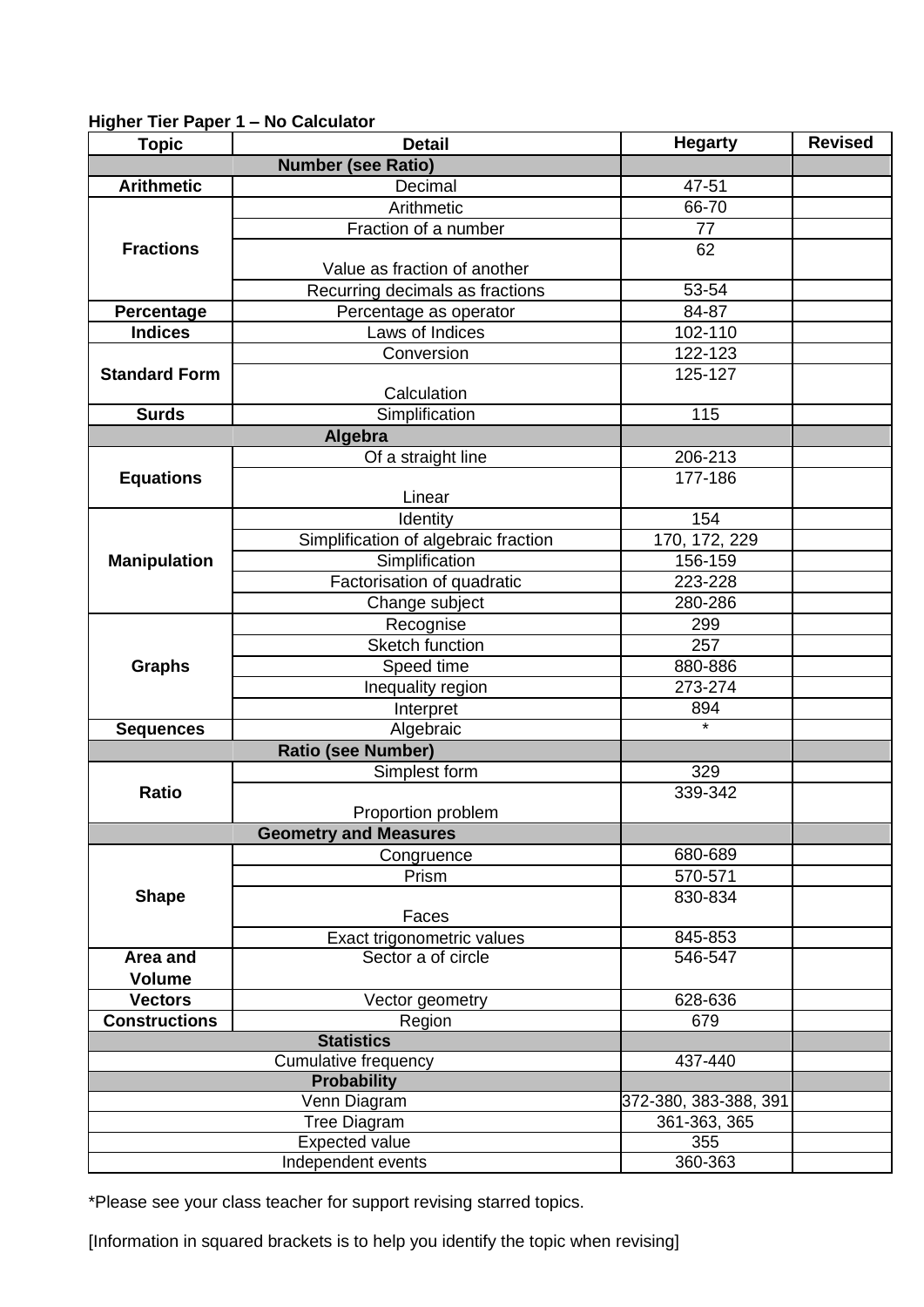## **Higher Tier Paper 2 – Calculator**

| <b>Topic</b>                                        | <b>Detail</b>                            | <b>Hegarty</b>   | <b>Revised</b> |
|-----------------------------------------------------|------------------------------------------|------------------|----------------|
|                                                     | <b>Number (see Ratio)</b>                |                  |                |
|                                                     | Prime number                             | 28               |                |
|                                                     | Cube number                              | 100              |                |
| <b>Properties</b>                                   | Reciprocal                               | 71               |                |
|                                                     | Decimal places                           | 56               |                |
|                                                     | <b>Bounds</b>                            | 137-139          |                |
| <b>Fractions</b>                                    | Products                                 | 67-69            |                |
| <b>Indices</b>                                      | Negative                                 | 104              |                |
|                                                     | Algebra                                  |                  |                |
|                                                     | Of a circle                              | 778-779          |                |
|                                                     | Linear                                   | 177-186          |                |
| <b>Equations</b>                                    |                                          | 230-233, 241-242 |                |
|                                                     | Quadratic                                |                  |                |
|                                                     | Number line inequality                   | 265-266          |                |
|                                                     | Factorisation of quadratic               | 223-228          |                |
| <b>Manipulation</b>                                 | Multiply out                             | 160-165          |                |
|                                                     | Completing the square                    | 235-237          |                |
|                                                     | Coordinate problem                       | 199              |                |
| <b>Graphs</b>                                       | Perpendicular lines                      | 215-216          |                |
|                                                     | Turning point                            | 255-256          |                |
| <b>Functions</b>                                    | Inverse                                  | 295-296          |                |
| <b>Sequences</b>                                    | Triangular number                        | 261              |                |
|                                                     | <b>Ratio (see Number)</b>                |                  |                |
|                                                     | Share into a ratio                       | 332-334          |                |
| <b>Ratio</b>                                        |                                          | $\star$          |                |
|                                                     | On a line                                |                  |                |
| <b>Fraction</b>                                     | To percentage                            | 75-76            |                |
| <b>Conversions</b>                                  | Time                                     | 709-711          |                |
|                                                     | Equation to percentage                   |                  |                |
| <b>Applications</b>                                 | Rate of output [other compound measures] | 738, 755-756     |                |
|                                                     | Pressure                                 | 734-737          |                |
|                                                     | Percentage increase                      | 88-90            |                |
| Percentage                                          |                                          | 88-90            |                |
|                                                     | Percentage decrease                      |                  |                |
|                                                     | <b>Geometry and measures</b>             |                  |                |
|                                                     | Compound shape                           | 555, 582         |                |
| Area and                                            | Cone                                     | 576-577, 587     |                |
| <b>Volume</b>                                       | Hemisphere                               | 580-581, 588     |                |
|                                                     | Volume scale factor                      | 618-621          |                |
|                                                     | Plan                                     | 837-844          |                |
| <b>Shape</b>                                        |                                          | 498-507          |                |
|                                                     | Pythagoras                               |                  |                |
| <b>Measures</b>                                     | Time                                     | 711              |                |
| <b>Other</b>                                        | Geometric proof                          |                  |                |
|                                                     | <b>Statistics</b>                        |                  |                |
| Estimation from sample [Random stratified sampling] |                                          | 356              |                |
| Pie chart                                           |                                          | 427-429          |                |
| Mean                                                |                                          | 405-408, 417-418 |                |
|                                                     | <b>Probability</b>                       |                  |                |
| Relative frequency                                  |                                          | 356-357          |                |
| <b>Expected value</b>                               |                                          | 355<br>387       |                |
| Notation                                            |                                          |                  |                |